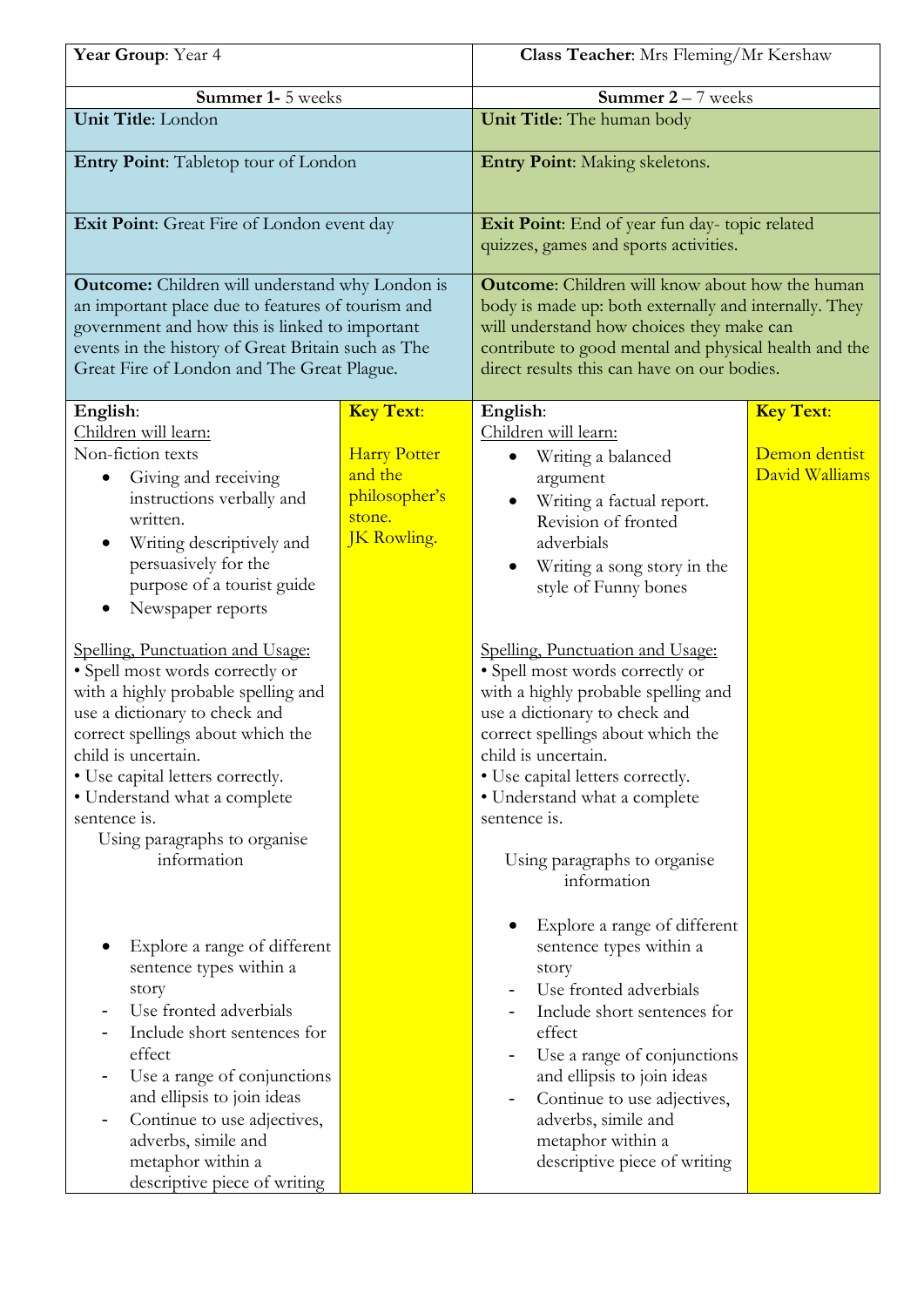| Use inverted commas to<br>indicate speech                        | Use inverted commas to<br>$\overline{a}$<br>indicate speech    |  |
|------------------------------------------------------------------|----------------------------------------------------------------|--|
|                                                                  |                                                                |  |
| Spelling shed<br>Adverbs of manner<br>$\bullet$                  | Spelling shed<br>Plural possessive<br>$\bullet$<br>apostrophes |  |
| Challenge words<br>homophones<br>S sound spelt / c/<br>$\bullet$ | revision<br>Word list words<br>material                        |  |
| Sol family<br>$\bullet$<br>Real family<br>٠                      | breath<br>breathe                                              |  |
| Phon family<br>Sign family<br>Prefix bi-                         | heart                                                          |  |
| Word list words                                                  | bicycle                                                        |  |
| possess/possession                                               | exercise                                                       |  |
| guard                                                            | strength                                                       |  |
| guide                                                            | height                                                         |  |
| business                                                         | length                                                         |  |
| occasion                                                         | weight                                                         |  |
| famous                                                           | medicine                                                       |  |
| pressure                                                         | accident                                                       |  |
| circle                                                           | special                                                        |  |
| heard                                                            | minute                                                         |  |
| remember                                                         | extreme                                                        |  |
| arrive                                                           | mention                                                        |  |
| library                                                          |                                                                |  |
| occasion/ally                                                    |                                                                |  |
| centre                                                           | Poetry:                                                        |  |
| address                                                          | Happiness (A.A.Milne)                                          |  |
| question                                                         |                                                                |  |
| answer                                                           | Daddy fell into the pond (Alfred Noyes)                        |  |
| recent                                                           |                                                                |  |
|                                                                  | Sayings and Phrases                                            |  |
|                                                                  |                                                                |  |
|                                                                  |                                                                |  |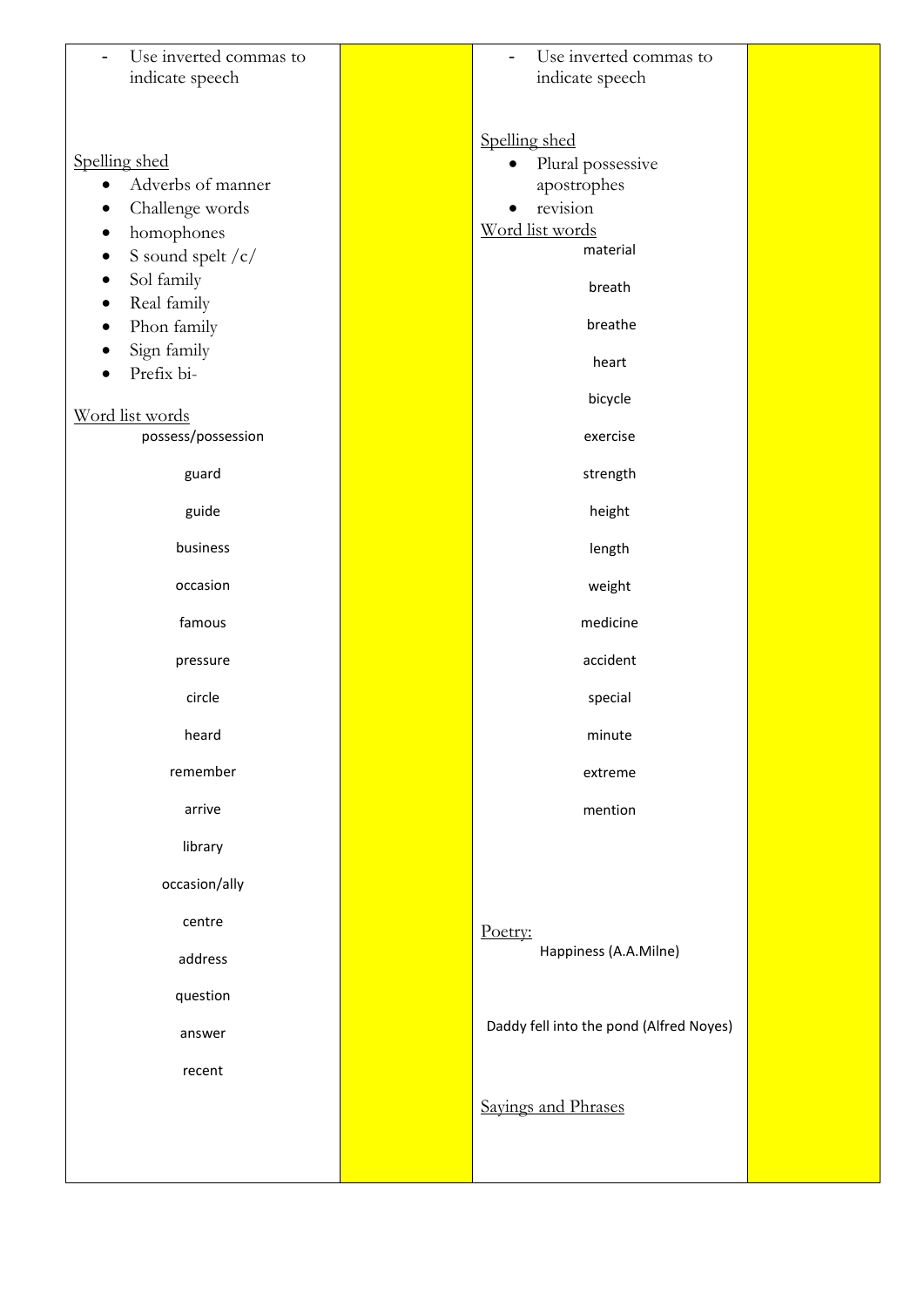| Poetry:                                                |                          | Clean bill of health                        |                          |
|--------------------------------------------------------|--------------------------|---------------------------------------------|--------------------------|
|                                                        |                          |                                             |                          |
| Trees (Sergeant Kilmer)                                |                          | Last straw                                  |                          |
|                                                        |                          | A stitch in time saves nine                 |                          |
|                                                        |                          |                                             |                          |
| By Myself (Eloise Greenfield)                          |                          | Touch and go                                |                          |
|                                                        |                          |                                             |                          |
|                                                        |                          |                                             |                          |
|                                                        |                          |                                             |                          |
| Sayings and Phrases<br>Actions speak louder than words |                          |                                             |                          |
|                                                        |                          |                                             |                          |
| Beggars can't be choosers                              |                          |                                             |                          |
| Cold shoulder                                          |                          |                                             |                          |
|                                                        |                          |                                             |                          |
|                                                        |                          |                                             |                          |
|                                                        |                          |                                             |                          |
| <b>Guided Reading:</b>                                 | <b>UNCRC</b>             | <b>Guided Reading:</b>                      | <b>UNCRC</b>             |
| Harry Potter and the philosopher's                     | Article(s):              | Demon dentist                               | Article(s):              |
| stone.                                                 | <b>UNICEF</b> and        | David Walliams                              | <b>UNICEF</b> and        |
| JK Rowling.                                            | assembly                 |                                             | assembly                 |
|                                                        | calendar                 |                                             | calendar                 |
|                                                        |                          |                                             |                          |
|                                                        |                          |                                             |                          |
|                                                        |                          |                                             |                          |
|                                                        |                          |                                             |                          |
|                                                        |                          |                                             |                          |
|                                                        |                          |                                             |                          |
|                                                        |                          |                                             |                          |
| <b>PSHE</b>                                            |                          | <b>PSHE</b>                                 |                          |
| Relationships                                          |                          | Changing me                                 |                          |
| Relationships web<br>$\bullet$<br>Love and loss        |                          | Unique life<br>$\bullet$                    |                          |
| Memories<br>$\bullet$                                  |                          | Having a baby<br>٠                          |                          |
| Are animals special?                                   |                          | Girls and puberty<br>Circles of change<br>٠ |                          |
| Special pets                                           |                          | Accepting change<br>$\bullet$               |                          |
| Celebrating my<br>٠                                    |                          | Looking ahead<br>٠                          |                          |
| relationships with people                              |                          |                                             |                          |
| and animals                                            |                          |                                             |                          |
|                                                        |                          |                                             |                          |
|                                                        |                          |                                             |                          |
| Maths:                                                 | P <sub>4</sub> C         | Maths:                                      | P <sub>4C</sub>          |
| Book 1 revision                                        | Stimuli/HAPs             | Area of figures                             | Stimuli/HAPs             |
| Decimals                                               |                          | Geometry                                    |                          |
| Money                                                  | <b>UNICEF Diary</b>      | Position and movement                       | <b>UNICEF Diary</b>      |
| Mass, volume and length                                |                          | Roman numerals                              |                          |
| Science:<br>Classification of plants                   | Key<br><b>Questions:</b> | Science:<br>The human body                  | Key<br><b>Questions:</b> |
|                                                        |                          |                                             |                          |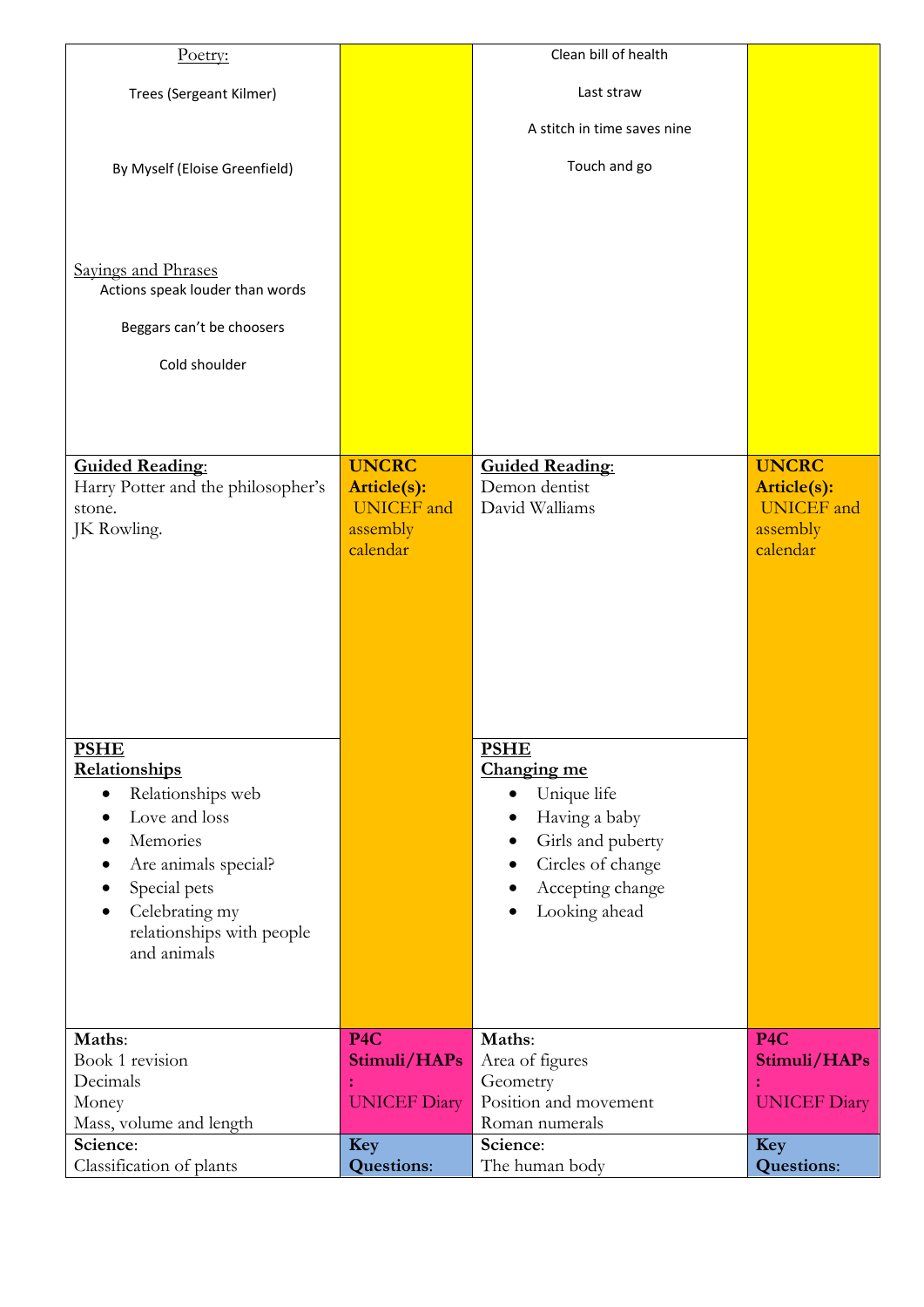|                                                                                                                                                                                                                                                                                                   | How do we<br>classify plants?<br>What do seeds<br>and plants need<br>in order to<br>grow? | Cells and nutrients<br>$\bullet$<br>Teeth and senses<br>Digestion<br>$\bullet$<br>A healthy diet<br>Vitamins and minerals<br>assessment                                                            | What science is<br>there that we<br>cannot see?<br>What systems<br>make up the<br>human body?<br>How does the<br>digestion<br>system work?<br>What does our<br>body need in<br>order to<br>function?<br>What choices<br>can we make to<br>help our<br>bodies? |
|---------------------------------------------------------------------------------------------------------------------------------------------------------------------------------------------------------------------------------------------------------------------------------------------------|-------------------------------------------------------------------------------------------|----------------------------------------------------------------------------------------------------------------------------------------------------------------------------------------------------|---------------------------------------------------------------------------------------------------------------------------------------------------------------------------------------------------------------------------------------------------------------|
| Geography: London and The<br>South East                                                                                                                                                                                                                                                           | Community/<br>International<br>Involvement:                                               | Geography: Japan<br>1. Location of Japan 2. Weather and                                                                                                                                            | Community/<br>International<br>Involvement:                                                                                                                                                                                                                   |
| 1. Introduction to the South East                                                                                                                                                                                                                                                                 |                                                                                           | Climate in Japan 3. Geographical                                                                                                                                                                   | Environmental                                                                                                                                                                                                                                                 |
| (Counties) 2. London 3. Canterbury<br>4. Brighton 5. Dover 6. Assessment                                                                                                                                                                                                                          | Queen's Jubilee                                                                           | features of Japan 4. Architecture in<br>Japan (Human Features) 5. Feudal<br>Japan 6. Assessment                                                                                                    | day                                                                                                                                                                                                                                                           |
| <b>History: The Stuarts</b>                                                                                                                                                                                                                                                                       |                                                                                           | History: The Rise and Fall of<br>the Roman Empire                                                                                                                                                  |                                                                                                                                                                                                                                                               |
| 5. Oliver Cromwell and the<br>Commonwealth 6. The restoration of<br>Charles II 7. The Great Plague 8. The<br>Great Fire of London 9. Christopher<br>Wren and the rebuilding of London<br>10. James II and the Monmouth<br>Rebellion 11. William and Mary and<br>the Bill of Rights 12. Assessment |                                                                                           | 1. The Punic Wars and the expanding<br>empire 2. Julius Caesar 3. Caesar<br>Augustus and the Pax Romana 4.<br>Christianity in the Roman Empire 5.<br>The Fall of the Roman Empire 6.<br>Assessment |                                                                                                                                                                                                                                                               |